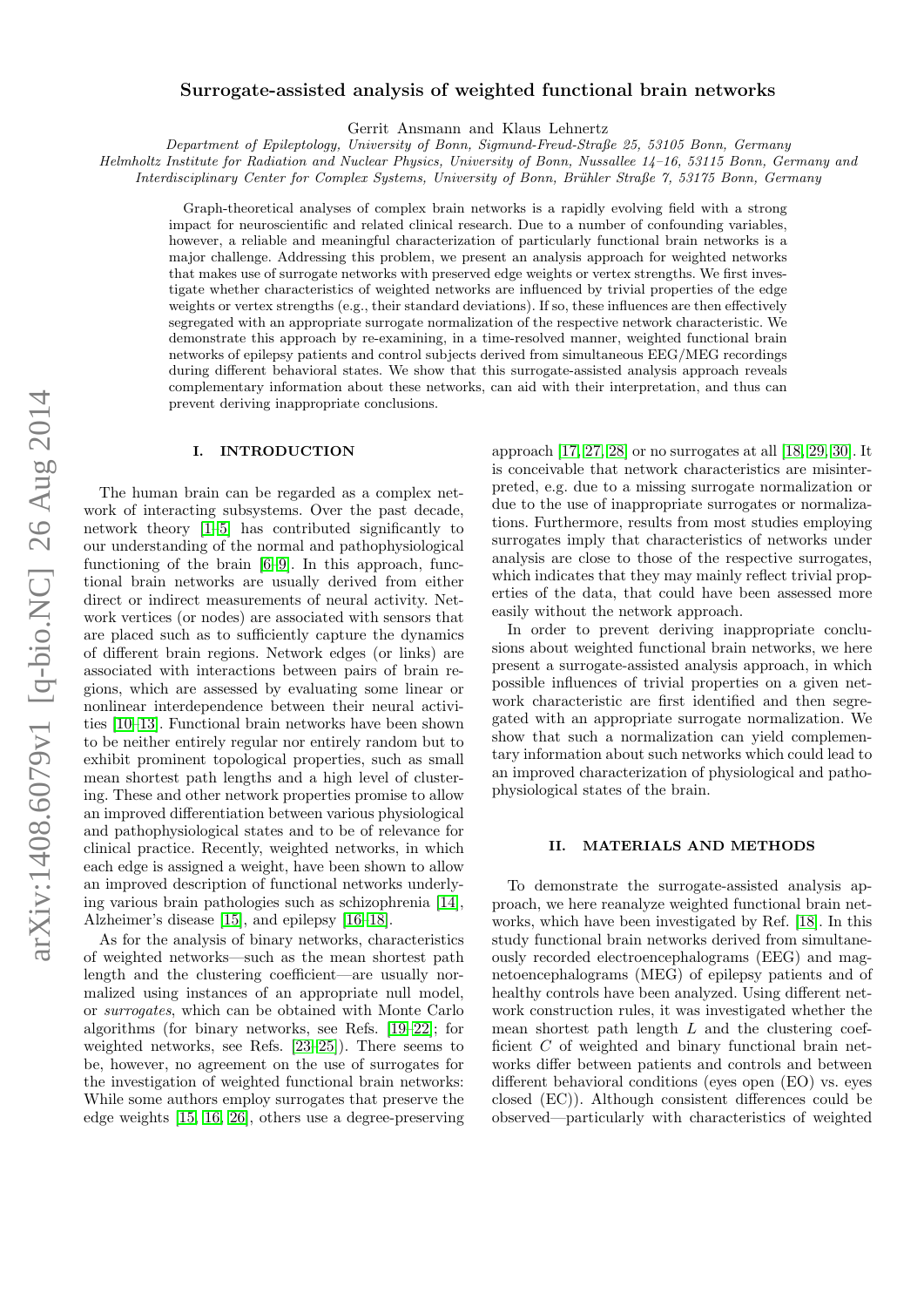networks—the question remains, whether these findings indeed reflect topological properties of the investigated networks and not trivial properties of the data.

#### A. Data acquisition and preprocessing

In this section we give a brief overview of the acquisition and the preprocessing of this data, details of which can be found in the antecedent paper. The study included 21 epilepsy patients and 23 healthy control subjects. It was approved by the local Ethical Committees and all subjects gave their informed consent. Of each subject EEG and MEG were recorded over a period of 30 minutes, during each half of which the subject had its eyes closed or opened, respectively, in a randomized order. EEG data was recorded from 29 electrodes with the right mastoid as physical reference. MEG data was acquired with a 148 DC-SQUID magnetometer whole head system, of whose 148 recording sites those on the lowermost ring were neglected to reduce influence of muscle artifacts, thus leaving 130 recording sites. Both sets of data were recorded with 254.31 Hz sampling rate, 16 bit A/D conversion and 0–50 Hz (EEG) or 0.1–50 Hz (MEG) bandwidth, respectively. The influence of technical and physiological artifacts was reduced with a wavelet-based correction scheme.

To allow for a time-resolved network analysis (see, e.g., Refs. [\[18,](#page-7-4) [28,](#page-7-12) [31](#page-7-15)[–35\]](#page-7-16)), the 30 minutes of recording were split into about 112 non-overlapping windows of 16.1 s (4096 data points) each. For statistical evaluation we followed the original paper and only regarded the windows 6 to 46 and 66 to 106 to avoid artifacts due to the change of conditions.

For each of these windows we extracted phases in a frequency-selective way with a wavelet transform using Morlet wavelets centered in the  $\delta$ - (0.5–4 Hz),  $\theta$ - (4–8 Hz), α- (8–13 Hz),  $β_1$ - (14–20 Hz) or  $β_2$ -band (20–30 Hz). Phases also were extracted in a frequency-adaptive way using the Hilbert transform limited to the band 0.5–40 Hz. From these phases the mean phase coherences  $R_{ij}$  [\[36\]](#page-7-17) between the signals from sensor i and sensor j were calculated.

In order to construct weighted functional brain networks, EEG and MEG recording sites were associated with network vertices. Network weights were determined as:

$$
W_{ij} := R_{ij} - \bar{R} + 1,
$$

where  $\bar{R}$  denotes the mean of all  $R_{ij}$  with  $i \neq j$  of a given network. (These networks are denoted as  $WN_1$  in Ref. [\[18\]](#page-7-4).)

# B. Network analysis

#### 1. Network properties and characteristics

The weights as defined above entirely describe a complete, weighted and undirected network, i.e., a weighted network with  $W_{ij} = W_{ji}$  in which all possible edges exist. We denote the number of vertices of such a network (here, the number of EEG or MEG recording sites) by  $n$  and to simplify definitions we define the diagonal elements  $W_{ii}$ to be zero.

The strength  $S_i$  of vertex i is defined as the sum of all adjacent weights:  $S_i := \sum_{j=1}^n W_{ij}$ . In the following we regard the collection of all vertex strengths  $\mathcal{S} := \{S_1, \ldots, S_n\}$  and the collection of all edge weights  $W := \{W_{ij} \mid 1 \leq i < j \leq n\}$  (here, a collection or "multiset" is a set, in which members may appear multiple times).

As network characteristics we regard the clustering coefficient as suggested by Ref. [\[37\]](#page-7-18), which was used in the study by Ref. [\[18\]](#page-7-4) and has the advantage that its value is continuous for  $W_{ij} \rightarrow 0$  [\[38\]](#page-7-19):

<span id="page-1-0"></span>
$$
C := \binom{n}{3}^{-1} \sum_{i=1}^{n} \sum_{j=1}^{i-1} \sum_{k=1}^{j-1} \frac{\sqrt[3]{W_{ij}W_{jk}W_{ki}}}{\max(\mathcal{W})}
$$
 (1)

Since the maximum edge weight  $\max(\mathcal{W})$  used for normalization may dominate this cluster coefficient (cf. Fig. [1](#page-2-0) and Ref. [\[25\]](#page-7-8)), we also use the alternative definition:

$$
K := \binom{n}{3}^{-1} \sum_{i=1}^{n} \sum_{j=1}^{i-1} \sum_{k=1}^{j-1} \sqrt[3]{W_{ij} W_{jk} W_{ki}} = C \max(\mathcal{W})
$$
\n(2)

Note that no further normalization is necessary to eliminate the influence of the mean edge weight, since the latter has already been normalized to 1 during network construction.

Furthermore we regard the mean shortest path length L, for which we use the inverse of the weight of an edge as the length of that edge [\[39\]](#page-7-20) and excluded the path from one vertex to itself from the mean:

$$
L := \binom{n}{2}^{-1} \sum_{i=1}^{n} \sum_{j=1}^{i-1} \min_{l} \min_{P \in \mathcal{P}_{ij}^l} \sum_{k=1}^{l-1} W_{P_k P_{k+1}}^{-1}, \qquad (3)
$$

where  $\mathcal{P}_{ij}^l := \left\{ P \in \{1, \ldots, n\}^l \middle| P_1 = i, P_l = j \right\}$  is the set of all paths of binary length l from i to j, and  $W_{ij}^{-1} = \infty$ if  $W_{ij} = 0$ .

In the following we use  $M$  as a placeholder for  $C, K$ , or L.

#### <span id="page-1-1"></span>2. Surrogate networks

In order to investigate whether the collection of all vertex strengths  $\mathcal S$  or the collection of all edge weights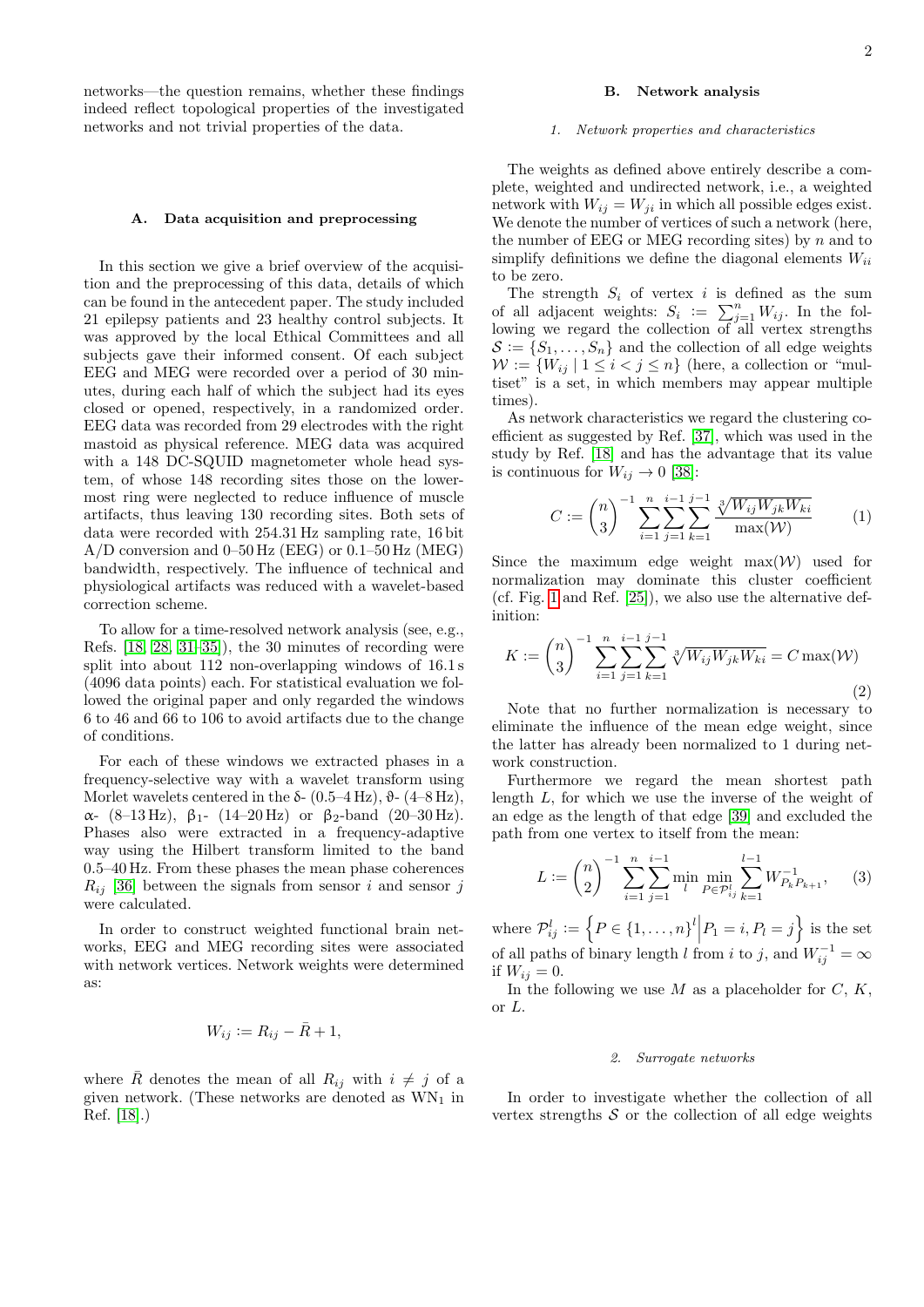$W$  affect a network characteristic, we generate—for each functional brain network under investigation—4096 surrogates that preserve either  $W$  by shuffling the weights' positions [\[23\]](#page-7-7) or preserve  $S$  [\[25\]](#page-7-8). For a given functional brain network, we denote the collection of the strengthpreserving surrogates by  $\mathfrak S$  and the collection of the weight-preserving surrogates by W. We consider network characteristics to be applied to these collections elementwise, e.g.,  $M(\mathfrak{W})$  denotes the mean of M over the weightpreserving surrogates of the network under consideration. The decision on how many surrogates to generate usually involves a trade-off between computational effort and accuracy of sampling the distribution of a characteristic over the surrogates. Using 4096 surrogates, we here concentrated on the latter. Note, however, that fewer surrogates may be sufficient [\[40\]](#page-7-21).

In Fig. [1](#page-2-0) we show, as an example, the time courses of the clustering coefficients  $C$  and  $K$  as well as the mean shortest path length  $L$  of the functional networks and of the corresponding surrogates for the data derived from an EEG recording. The clustering coefficient  $C$  is approximately equal for the original networks and for the weight-preserving surrogates. The fact that this finding is less pronounced for  $K$  together with the strong anticorrelation between C and max $(\mathcal{W})$  (Pearson's  $r = -0.99$ ) for both behavioral conditions, EC and EO) confirm that  $\max(W)$  has an overly strong influence on C because of its use for normalization (cf. Eqn. [1\)](#page-1-0). For the mean shortest path length L, we also observe a strong correlation between the functional brain networks and their weightpreserving surrogates, however for EO only  $(r = 0.99)$ . A property of the weight collection that we observe to be correlated to L (EC:  $r = 0.93$ ; EO:  $r = 0.99$ ) as well as anti-correlated to K (EC:  $r = -0.95$ ; EO:  $r = -0.98$ ) was the standard deviation of the edge weights  $\sigma(\mathcal{W})$ . We observed weaker correlations between the original networks and the strength-preserving surrogates for C (EC:  $r = -0.21$ ; EO:  $r = 0.51$ ), K (EC:  $r = 0.38$ ; EO:  $r = 0.49$ , and L (EC:  $r = -0.23$ ; EO:  $r = -0.54$ ).

Taking into account these preliminary results and our previous findings obtained from exemplary weighted functional brain networks [\[25\]](#page-7-8), we conclude that the weight collection  $W$  has a considerable influence on the network characteristics  $C, K$ , and  $L$ . To segregate this influence, we therefore use the weight-preserving surrogates W for a normalization of these network characteristics in the following.

#### 3. Surrogate normalization of network characteristics

From the many possible normalization schemes we consider the following two: First, we regard the relative difference of the characteristic between the functional brain networks and their surrogates (in the following abbreviated as RD):  $\left(M - \overline{M(\mathfrak{W})}\right)/\overline{M(\mathfrak{W})}$ . Second, we regard the difference of the characteristic between the functional





<span id="page-2-0"></span>FIG. 1. Exemplary temporal evolutions of some characteristics of the networks constructed from  $\vartheta$ -band EEG data for one epilepsy patient as well as of the respective surrogates. Black, solid lines: original networks; green, dashed lines: mean over 4096 strength-preserving surrogates  $(\mathfrak{S})$ ; red, dotted lines: mean over 4096 weight-preserving surrogates (W). Top row: The clustering coefficient  $C$ ; third row: the mean shortest path  $L$ ; bottom row: the alternate clustering coefficient  $K$ . The maxima of the standard deviation over the strength-preserving surrogates were about 0.02 for each network characteristic. The maximum standard deviations over the weight-preserving surrogates were  $0.0002$  for  $C$ ,  $0.001$  for  $L$  and 0.0003 for  $K$ . In the second and fourth row, we show the inverse of the maximum edge weight  $\max(\mathcal{W})$  and the standard deviation of the edge weights,  $\sigma(\mathcal{W})$ , for comparison, both of the original networks only. The arrows above the plot indicate the intervals used for statistical evaluation.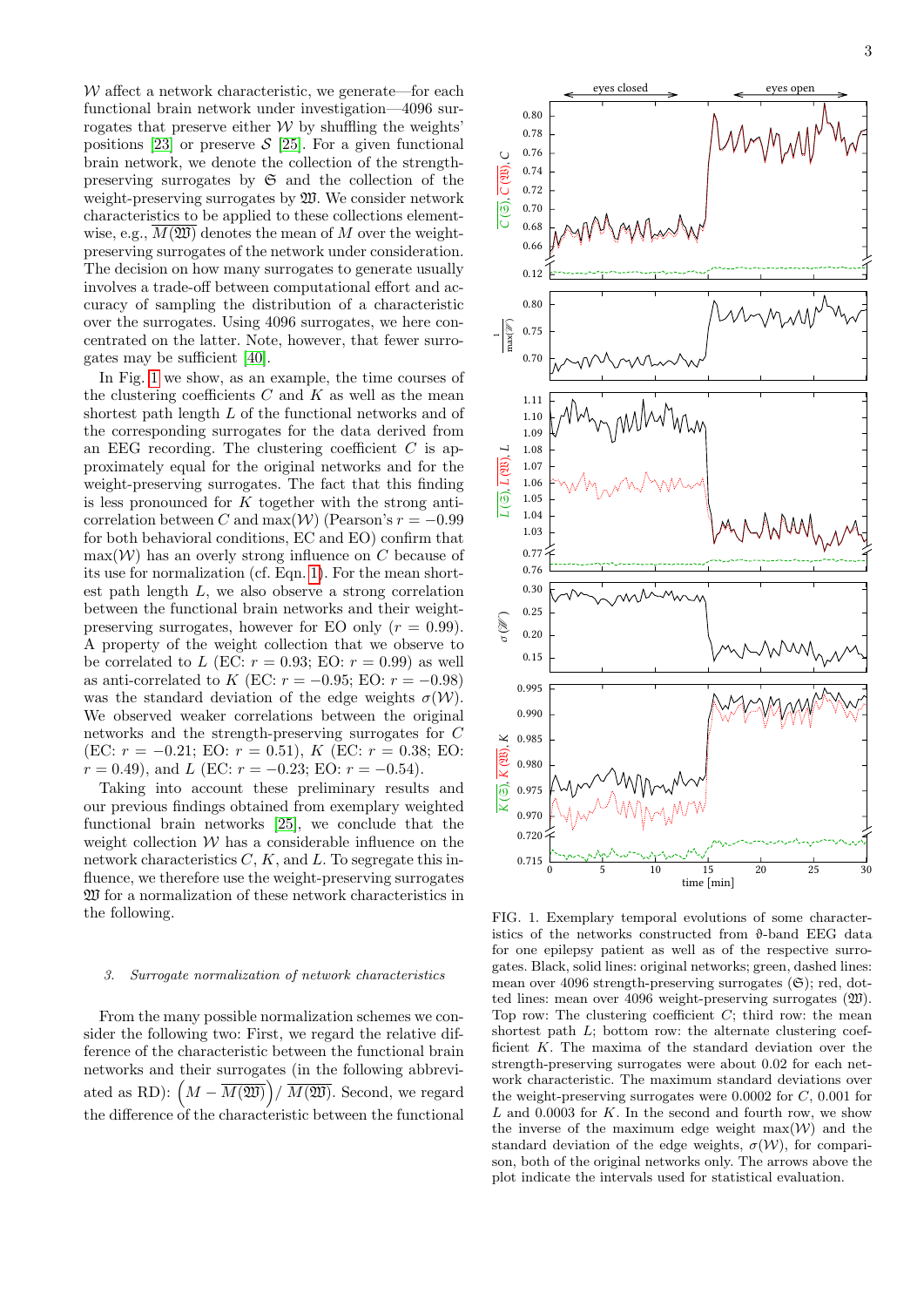brain networks and their surrogates in units of the standard deviation  $\sigma$  of the characteristic over the surrogates  $(z\text{-score})$ :  $\left(M - \overline{M(\mathfrak{W})}\right)/\sigma(M(\mathfrak{W}))$ .

Both approaches aim at quantifying, to which extent a characteristic of the network under consideration differs from what is to be expected from the network's weight collection  $W$ . Since the z-score also takes the range of this expectation into account, it may be considered to be more elaborate. However, it requires  $M(\mathfrak{W})$  to be approximately Gaussian and  $\sigma(M(\mathfrak{W})) > 0$ . Of the network characteristics we analyzed  $L$  is most prone to failing to fulfill this requirement, since the weight collection W may be such that the shortest paths in a surrogate network are most likely (or even certain) to be the direct ones, which results in  $L(\mathfrak{W})$  to be heavily left-skewed (or to be delta-distributed). We investigated the aforementioned requirement exemplarily for the collections  $C(\mathfrak{W}),$  $K(\mathfrak{W})$ , and  $L(\mathfrak{W})$  the time course of whose means are shown in Fig. [1:](#page-2-0) The  $C(\mathfrak{W})$  and  $K(\mathfrak{W})$  had absolute skewnesses of  $0.47 \pm 0.04$  and absolute (excess) kurtoses of  $0.31 \pm 0.14$ . Thus we consider them not to deviate too far from a normal distribution for the purposes of a  $z$ score. The  $L(\mathfrak{W})$  had absolute skewnesses of  $0.26 \pm 0.35$ and absolute kurtoses of  $0.22 \pm 0.52$ , however, only after neglecting some strong outliers and collections with  $\sigma(L(\mathfrak{W})) = 0$ , possible reasons for which have been given above. Thus the z-score of L has to be handled with care.

Note that for both surrogate normalization schemes the contribution of  $max(W)$  is eliminated (alongside with that of  $W$ ) and thus the surrogate normalizations of  $C$ are identical to the respective ones of K.

# C. Statistical analyses

For the statistical analyses we regard the subject-wise means over each condition of the following characteristics:

- the RD and the *z*-score of the clustering coefficient  $C$  and of the mean shortest path length  $L$  to investigate the complementary information yielded by these surrogate normalizations;
- $\bullet$  C and L as reference for comparison with the original study [\[18\]](#page-7-4).
- K,  $\overline{C(\mathfrak{W})}, \overline{L(\mathfrak{W})}, \sigma(W)$ , and  $\frac{1}{\max(W)}$  to investigate, to which extent the results of the original study could have been obtained with more simple properties of the data.

We applied the Mann-Whitney-Wilcoxon test [\[41\]](#page-7-22) to identify possible differences of these network properties and characteristics between patients and controls[\[42\]](#page-7-23) and the Wilcoxon signed-rank test [\[43\]](#page-7-24) to identify possible differences of these network properties and characteristics between behavioral states.

To account for multiple testing (24 tests: patient vs. control group for EO and EC as well as EO vs. EC for both groups, each for 6 frequency bands), we applied the procedure by Ref. [\[44\]](#page-7-25) to control the false discovery rate (FDR) at 0.05. Note, however, that the individual tests might be correlated, e.g., one would to some extent expect the results for the EO condition to be similar to those for the EC condition. Therefore the FDR control may be overly conservative and its results are to be taken as an estimate only. Because of this and to obtain comparability to Ref. [\[18\]](#page-7-4), we report results after FDR control separately.

For all tests we used a significance level of 0.05.

## III. RESULTS

Before presenting in detail differences of the clustering coefficients  $C$  and  $K$ , the mean shortest path length L, and their related characteristics between patients and controls and between behavioral states, we checked whether our findings from section [II B 2](#page-1-1) can be generalized to the entire data: The mean correlation coefficients (calculated for all subjects, behavioral conditions, frequency bands, and recording techniques) between the original networks and weight-preserving surrogates amounted to  $r = 0.9996 \pm 0.0005$  for  $C, r =$  $0.91 \pm 0.10$  for K, and  $r = 0.91 \pm 0.18$  for L.

# A. Clustering coefficient and related properties

In Table [I](#page-4-0) we list statistically significant differences of the clustering coefficients  $C$  and  $K$  and of related characteristics between the patient and the control group and between the eyes-closed and the eyes-open condition. In general, findings were almost identical for the clustering coefficient C of the original functional brain networks and of the weight-preserving surrogates  $(C(\mathfrak{W}))$  as well as for the inverse of the maximum edge weight  $\left(\frac{1}{\max(W)}\right)$ . From this, together with the observations for the exemplary time series (see Sect. [II B 2\)](#page-1-1) and with findings from Ref. [\[25\]](#page-7-8), we conclude that for the networks under investigation, C mainly reflected properties of the weight collection W, mostly max $(W)$ . The findings for K differed from those for C and displayed several statistically significant differences (even after FDR control) between the behavioral states but were mostly matching those for the standard deviation of the edge weights  $\sigma(\mathcal{W})$  (see Table [II\)](#page-4-1)—just having the opposite sign. This confirms our results for the exemplary time series for which  $K$  and  $\sigma(\mathcal{W})$  were anti-correlated.

We observed the  $z$ -scores of  $C$  and  $K$  of functional brain networks constructed from EEG (but not MEG) data to be significantly smaller during the EC state (see also upper half of Fig. [2\)](#page-6-0). This finding holds for both groups and all frequency bands, except the δ-band. For the RD of C, we observed fewer significant differences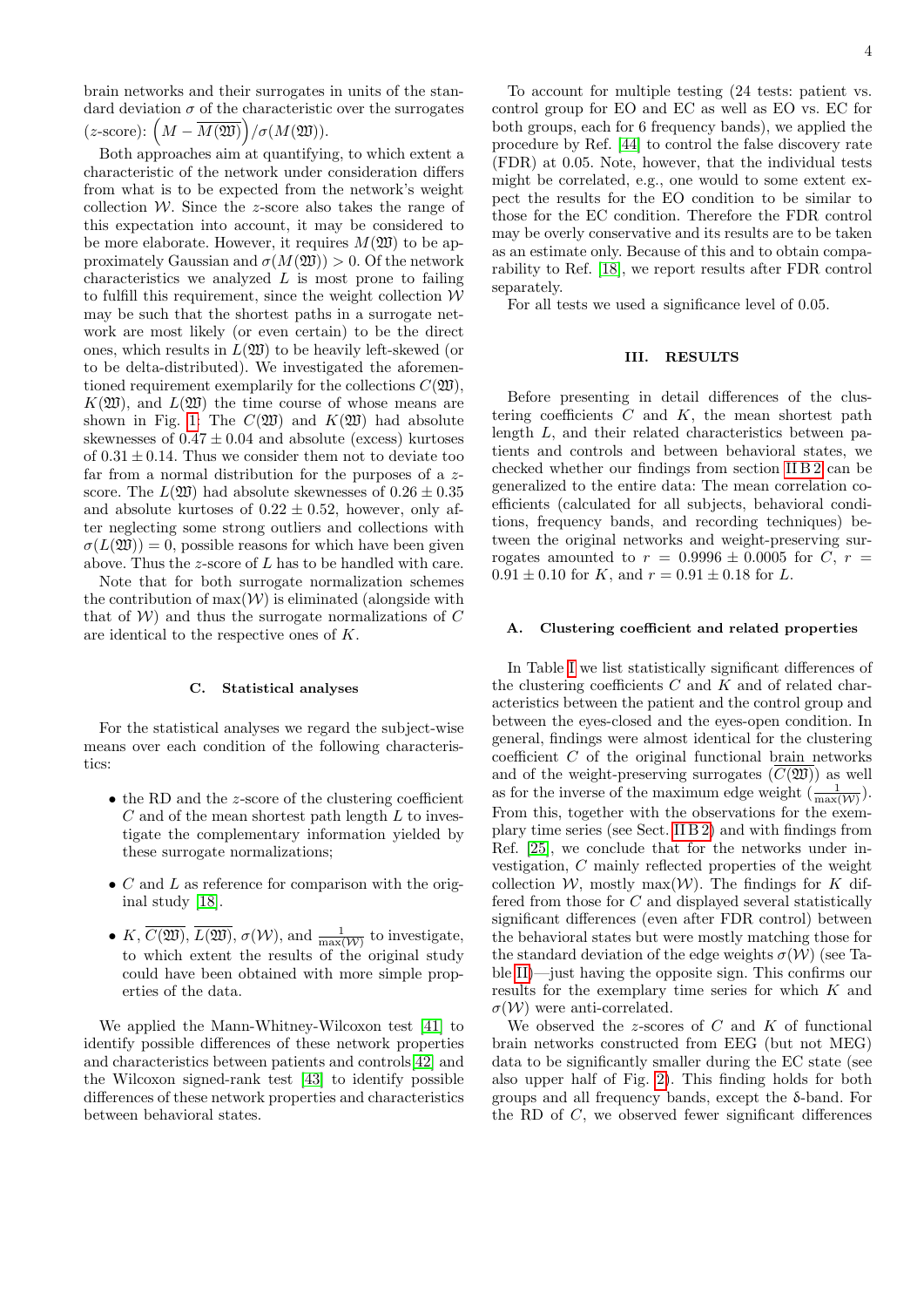|                                                                        |            | comp.           | data                                      | bb                    | δ                     | $\vartheta$           | $\alpha$ | $\beta_1$             | $\beta_2$  |
|------------------------------------------------------------------------|------------|-----------------|-------------------------------------------|-----------------------|-----------------------|-----------------------|----------|-----------------------|------------|
| $\cal C$                                                               | EEG        | $\overline{EC}$ | $\overline{PG}$                           |                       |                       | ↓                     |          |                       |            |
|                                                                        |            | vs. EO          | $\overline{\text{CG}}$                    |                       | $\frac{1}{\uparrow}$  | ⇓                     |          |                       | ↑          |
|                                                                        |            | PG              | EC                                        | $\overline{\uparrow}$ |                       |                       |          | $\overline{\uparrow}$ |            |
|                                                                        |            | vs. CG          | $E_{\rm O}$                               | $\uparrow$            | ↑                     |                       |          | $\uparrow$            | ↑          |
|                                                                        | <b>MEG</b> | EC              | PG                                        |                       |                       |                       |          |                       |            |
|                                                                        |            | vs. EO          | $_{\rm CG}$                               |                       | ↓                     |                       |          |                       |            |
|                                                                        |            | $\overline{PG}$ | $\overline{EC}$                           |                       |                       |                       |          |                       |            |
|                                                                        |            | vs. CG          | $_{\rm EO}$                               |                       |                       |                       |          |                       |            |
| $\overline{C(\mathfrak{W})}$                                           | EEG        | $\overline{EC}$ | $\overline{PG}$                           |                       |                       | ↓                     |          |                       |            |
|                                                                        |            | vs. EO          | $_{\rm CG}$                               |                       | $rac{1}{\uparrow}$    | ⇓                     |          |                       | ↑          |
|                                                                        |            | $\overline{PG}$ | EC                                        |                       |                       |                       |          | ↑                     |            |
|                                                                        |            | vs. CG          | $_{\rm EO}$                               | $\uparrow$            | $\uparrow$            |                       |          | $\uparrow$            | $\uparrow$ |
|                                                                        | MEG        | $\overline{EC}$ | $\overline{PG}$                           |                       | Į                     |                       |          |                       |            |
|                                                                        |            | vs. EO          | $\overline{\mathrm{CG}}$                  |                       | t                     |                       |          |                       |            |
|                                                                        |            | $\overline{PG}$ | $\overline{EC}$                           |                       |                       |                       |          |                       |            |
|                                                                        |            | vs. CG          | $_{\rm EO}$                               |                       |                       |                       |          |                       |            |
| $\frac{1}{\max(\mathcal{W})}$                                          | EEG        | $\overline{EC}$ | $\overline{PG}$                           |                       |                       | ⇓                     |          |                       |            |
|                                                                        |            | vs. EO          | $\overline{\text{CG}}$                    |                       | →介                    | ⇓                     |          |                       | ↑          |
|                                                                        |            | $\overline{PG}$ | $\overline{EC}$                           | $\overline{\uparrow}$ |                       |                       |          |                       |            |
|                                                                        |            | vs. CG          | $E_O$                                     | ⇑                     | $\frac{1}{2}$         |                       |          | ⇑                     | ↑          |
|                                                                        | MEG        | $\overline{EC}$ | $\overline{PG}$                           |                       |                       |                       |          |                       |            |
|                                                                        |            | vs. EO<br>PG    | $\overline{\text{CG}}$<br>$\overline{EC}$ |                       |                       |                       |          |                       |            |
|                                                                        |            | vs. CG          | EO                                        |                       |                       |                       |          |                       |            |
|                                                                        |            |                 |                                           |                       |                       |                       |          |                       |            |
| $\cal K$                                                               | EEG        | $\overline{EC}$ | $\overline{PG}$                           | ⇓                     |                       | ⇓                     | ⇓        | ⇓                     |            |
|                                                                        |            | vs. EO<br>PG    | $\overline{\text{CG}}$                    | ⇓                     |                       | ⇓                     | ⇓        | ⇓                     |            |
|                                                                        |            | vs. CG          | $\overline{EC}$<br>EO                     |                       |                       |                       |          |                       |            |
|                                                                        |            | $\overline{EC}$ | PG                                        |                       |                       |                       |          |                       |            |
|                                                                        | MEG        | vs. EO          | $_{\rm CG}$                               |                       |                       |                       |          |                       |            |
|                                                                        |            | $\overline{PG}$ | $_{\rm EC}$                               | $\frac{1}{\sqrt{2}}$  |                       |                       |          |                       |            |
|                                                                        |            | vs. CG          | $_{\rm EO}$                               | $\Downarrow$          | $\Downarrow$          |                       |          |                       |            |
|                                                                        |            | $\overline{EC}$ | $_{\rm PG}$                               | ⇓                     |                       | ⇓                     | ↓        | ⇓                     | ⇓          |
| $C-\overline{C(\mathfrak{W})}$<br>$\overline{\sigma(C(\mathfrak{W}))}$ | EEG        | vs. EO          | $\overline{\text{CG}}$                    | ⇓                     |                       |                       | ⇓        |                       | ⇓          |
|                                                                        |            | $_{\rm PG}$     | EC                                        |                       |                       |                       |          | $\frac{1}{\uparrow}$  |            |
|                                                                        |            | vs. CG          | $E_{\rm O}$                               |                       |                       |                       |          |                       |            |
|                                                                        |            | $\overline{EC}$ | $\overline{PG}$                           |                       |                       |                       |          |                       |            |
| $K-\overline{K(\mathfrak{W})}$<br>$\sigma(K(\mathfrak{W}))$            | <b>MEG</b> | vs. EO          | $\overline{\text{CG}}$                    |                       |                       |                       |          |                       |            |
|                                                                        |            | $\overline{PG}$ | $\overline{EC}$                           |                       |                       |                       |          |                       |            |
|                                                                        |            | vs. CG          | $_{\rm EO}$                               |                       |                       |                       |          |                       |            |
|                                                                        |            | $\overline{EC}$ | $\overline{PG}$                           |                       |                       |                       |          |                       | ⇓          |
| $C-\overline{C(\mathfrak{W})}$<br>$\overline{C(\mathfrak{W})}$         | EEG        | vs. EO          | $\overline{\text{CG}}$                    | ↓                     |                       |                       |          |                       | ⇓          |
|                                                                        |            | $\overline{PG}$ | $_{\rm EC}$                               |                       | $\overline{\uparrow}$ | $\overline{\uparrow}$ |          |                       |            |
|                                                                        |            | vs. CG          | $_{\rm EO}$                               |                       | $\Uparrow$            |                       |          |                       |            |
| $-K(\mathfrak{W})$<br>$\overline{K(\mathfrak{W})}$                     | MEG        | $\overline{EC}$ | $\overline{\mathrm{PG}}$                  |                       |                       |                       |          |                       |            |
|                                                                        |            | vs. EO          | $\overline{\text{CG}}$                    |                       |                       |                       |          |                       |            |
|                                                                        |            | $\overline{PG}$ | $\overline{\mathrm{EC}}$                  |                       |                       |                       |          |                       |            |
|                                                                        |            | vs. CG          | $_{\rm EO}$                               |                       |                       |                       |          |                       |            |

comp. | data | bb δ θ α β<sub>1</sub> β<sub>2</sub> L EEG  $EC \parallel PG \parallel \Uparrow \qquad \uparrow \quad \Uparrow \quad \Uparrow$ vs. EO  $CG \tuparrow \tuparrow \tuparrow \tuparrow \tuparrow$  $PG$  EC  $\uparrow$ vs. CG  $\boxed{EO}$   $\uparrow$ MEG  $EC$   $P$ G vs. EO  $\boxed{\text{CG}}$ PG EC vs. CG  $\boxed{EO}$  ↑  $\overline{L(\mathfrak{W})}$ EEG  $EC \mid PG \mid \uparrow \quad \Uparrow \quad \Uparrow \quad \Uparrow$ vs. EO CG ↑ ↑ ↑ ↑ PG EC vs. CG  $\boxed{EO}$ MEG EC PG vs. EO  $\boxed{\text{CG}}$  $PG$  EC vs. CG  $\boxed{EO}$  ↑  $\sigma(\mathcal{W})$ EEG  $EC \mid PG \mid \uparrow \quad \Uparrow \quad \Uparrow \quad \Uparrow$ vs. EO CG ↑ ↑ ↑ ↑ PG EC vs. CG EO MEG  $EC \parallel PG \parallel$ vs. EO  $\boxed{\text{CG}}$  $PG \tcdot \tEC$ vs. CG  $\boxed{E0}$  $\frac{L-L(\mathfrak{W})}{\sigma(L(\mathfrak{W}))}$ EEG  $EC \mid PG \mid \uparrow$   $\uparrow$   $\uparrow$   $\uparrow$ vs. EO  $CG \tuparrow \tuparrow \tuparrow \tuparrow \tuparrow$  $PG$   $EC$   $\uparrow$   $\uparrow$   $\uparrow$   $\uparrow$ vs. CG │ EO │ ↑ ↑ ↑ ↓ MEG  $EC \mid PG \mid \qquad \uparrow \uparrow$ vs. EO  $\boxed{CG}$  $PG \mid EC \mid \uparrow \uparrow \uparrow \uparrow \uparrow$ vs. CG  $\boxed{E0}$  $L-L(\mathfrak{W})$  $L(\mathfrak{W})$ EEG  $EC \mid PG \mid \uparrow$   $\uparrow$   $\uparrow$   $\uparrow$ vs. EO  $CG \quad \Uparrow$   $\Uparrow$   $\Uparrow$   $\Uparrow$   $\Uparrow$  $PG$  EC  $\uparrow \uparrow \uparrow \uparrow$ vs. CG **EO** 介 介 介 MEG  $EC$   $PG$ vs. EO CG ↑ ↑  $PG \mid EC \mid \uparrow \uparrow \uparrow \uparrow \uparrow$ 

TABLE II. Same as Tab. [I](#page-4-0) but for the mean shortest path length L and related characteristics.

<span id="page-4-1"></span>vs. CG  $\boxed{EO}$   $\uparrow$   $\uparrow$ 

between behavioral states. Of both surrogate normalizations we observed only few significant differences between the patient group and the control group (see also upper half of Fig. [2\)](#page-6-0).

# B. Mean shortest path length and related properties

Table [II](#page-4-1) summarizes our findings for the mean shortest path length and related characteristics. We observed almost the same statistically significant differences either between behavioral states or between patients and controls for L of the original functional brain networks and of the weight-preserving surrogates  $(L(\mathfrak{W}))$  as well as for

clustering coefficients C and K as well as related characteristics between (1) the eyes-closed (EC) and the eyesopened (EO) condition (findings are reported separately for the patient  $(PG)$  and the control group  $(CG)$  and  $(2)$  between the patient and the control group (findings are reported separately for the two conditions). Characteristics for weighted networks constructed from EEG and MEG recordings in different frequency bands (bb: broadband signals). Upward/downward arrows indicate that the values of network characteristics during EC or for PG were significantly larger/smaller. Double arrows indicate significant differences after FDR control for multiple testing.

<span id="page-4-0"></span>TABLE I. Summary of findings obtained for comparing the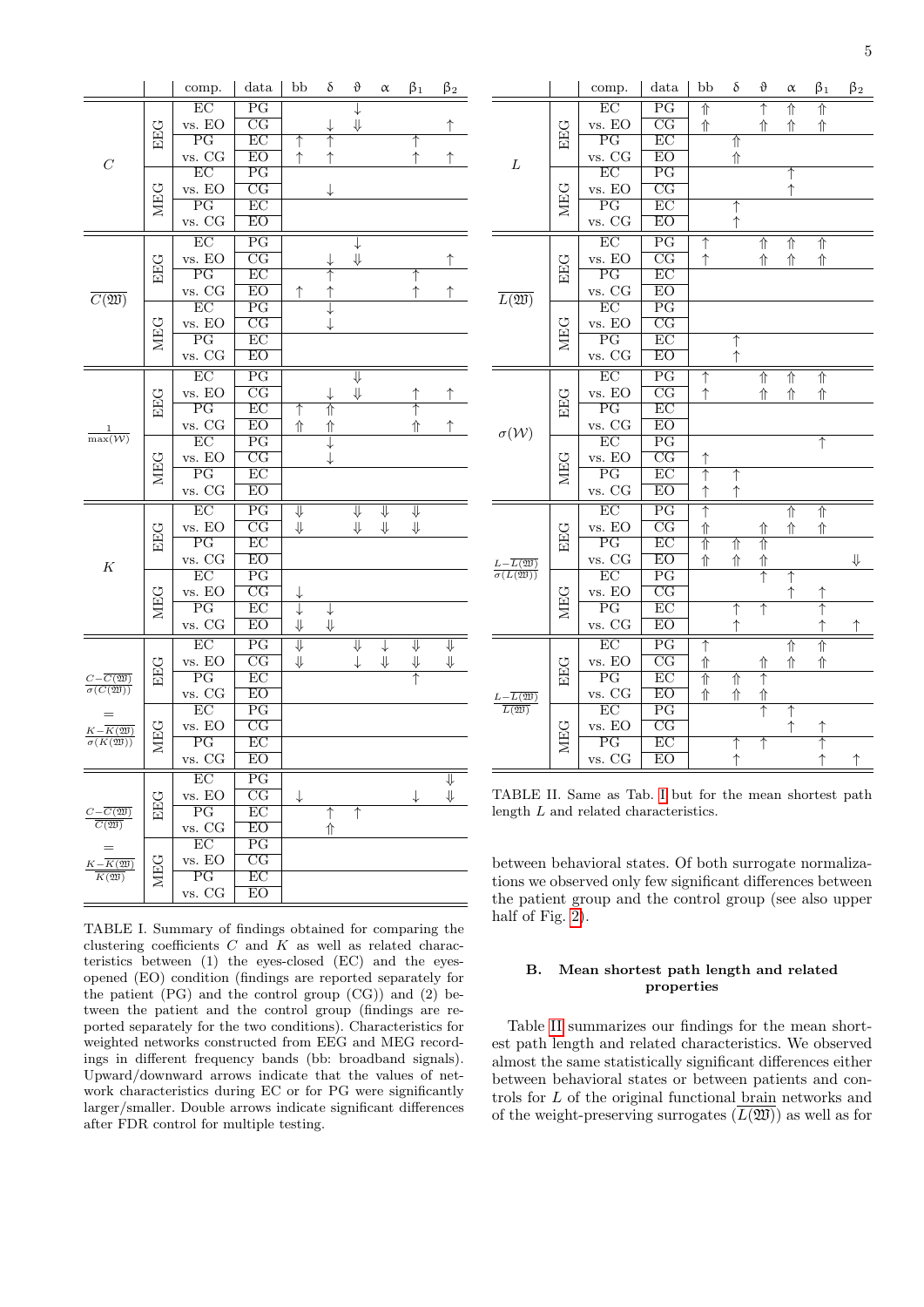the standard deviation of the edge weights  $(\sigma(W))$ . As for the clustering coefficient  $C$  we thus derive that the mean shortest path length  $L$  of the networks under investigation mainly reflected properties of the weight collection W, mostly  $\sigma(W)$ .

For the functional brain networks derived from either EEG or MEG data, the findings for the RD were almost identical to those for the z-score: For both groups, the surrogate-normalized mean shortest path length was significantly larger during EC for EEG-derived networks in the  $\alpha$ - and the neighboring frequency bands. EEGderived networks of the patient group exhibited a significantly larger surrogate-normalized mean shortest path length for data from the δ- and θ-bands, independent of the behavioral state (see also lower half of Fig. [2\)](#page-6-0). For the MEG-derived networks we also observed the surrogatenormalized mean shortest path length to exhibit higher values for the patient group or for the eyes-closed condition, respectively. These differences were, however, less pronounced and extended to the β-bands.

The fact that significant differences in the  $\delta$ -band between patients and controls for the EEG data could also be observed for L but not for  $L(\mathfrak{W})$  indicates that the differences observed for L were not caused by properties of the weight collection and were enhanced by the surrogate normalization (see also lower half of Fig. [2\)](#page-6-0).

# IV. DISCUSSION AND CONCLUSIONS

Network theory provides a powerful framework for studying the complex functioning of the brain. Despite its rapidly increasing success, interpretation of empirically estimated network characteristics remains a challenging issue. Do values of some network characteristic reveal properties of the investigated functional brain network or do they merely reflect trivial properties of the data that may be accessible more easily, thus questioning the network approach as an overly complicated description of simple aspects of the data? To address this question, surrogate normalizations have been applied in the past, however, little focus has been put on the choice of surrogates and normalization schemes.

We have described a surrogate-assisted analysis ap-

proach that helps to detect possible influences of properties of either the weight or the strength collection on characteristics of complete weighted networks and, if appropriate, to effectively segregate these influences with appropriate surrogate normalizations (see also Ref. [\[45\]](#page-7-26) and references therein). This analysis approach makes use of surrogate networks with a preserved weight [\[23\]](#page-7-7) or strength collection [\[25\]](#page-7-8), which can be generated with low computational effort. It can provide complementary information about network characteristics and can aid with their interpretation, and thus it can prevent deriving inappropriate conclusions.

We demonstrated the usefulness of the approach by exemplarily re-examining the clustering coefficient and the mean shortest path length of weighted functional brain networks derived from simultaneous EEG and MEG recordings of epilepsy patients and healthy controls during different behavioral states [\[18\]](#page-7-4). For these networks we identified the maximum or, respectively, the standard deviation of the weight collection to dominate the network characteristics. It is conceivable that other network characteristics [\[46,](#page-7-27) [47\]](#page-7-28) are as well influenced by trivial properties of the data. With commonly used normalization schemes (relative difference of the network characteristic between the functional brain networks and the surrogates as well as the z-score) we could segregate these trivial influences. This way, we observed differences, that can be traced back—with high confidence—to nontrivial properties of the underlying functional brain networks. The differences across groups were consistent across states and the differences between behavioral states were consistent across groups. These findings underline the high value of the network approach to further improve our understanding of the complex functioning of the brain.

### V. ACKNOWLEDGMENTS

We are grateful to Stephan Bialonski, Christian Geier, Marie-Therese Kuhnert, and Alexander Rothkegel for helpful comments. This work was supported by the Deutsche Forschungsgemeinschaft (Grant No. LE660/4-2).

- <span id="page-5-0"></span>[1] S. H. Strogatz, Nature **410**[, 268 \(2001\).](http://dx.doi.org/10.1038/35065725)
- $[2]$  R. Albert and A.-L. Barabási, [Rev. Mod. Phys.](http://dx.doi.org/10.1103/RevModPhys.74.47) 74, 47 [\(2002\).](http://dx.doi.org/10.1103/RevModPhys.74.47)
- [3] M. E. J. Newman, SIAM Rev. 45[, 167 \(2003\).](http://dx.doi.org/10.1137/S003614450342480)
- [4] S. Boccaletti, V. Latora, Y. Moreno, M. Chavez, and D.-U. Hwang, Phys. Rep. 424[, 175 \(2006\).](http://dx.doi.org/ 10.1016/j.physrep.2005.10.009)
- <span id="page-5-1"></span>[5] A. Arenas, A. Díaz-Guilera, J. Kurths, Y. Moreno, and C. Zhou, [Phys. Rep.](http://dx.doi.org/10.1016/j.physrep.2008.09.002) 469, 93 (2008).
- <span id="page-5-2"></span>[6] J. C. Reijneveld, S. C. Ponten, H. W. Berendse, and C. J. Stam, [Clin. Neurophysiol.](http://dx.doi.org/10.1016/j.clinph.2007.08.010) 118, 2317 (2007).
- [7] E. Bullmore and O. Sporns, [Nat. Rev. Neurosci.](http://dx.doi.org/10.1038/nrn2575) 10, 186 [\(2009\).](http://dx.doi.org/10.1038/nrn2575)
- C. J. Stam, [Int. J. Psychophysiol.](http://dx.doi.org/10.1016/j.ijpsycho.2010.06.024) **77**, 186 (2010).
- <span id="page-5-3"></span>[9] O. Sporns, Networks of the Brain (MIT Press, Cambridge, MA, 2011).
- <span id="page-5-4"></span>[10] A. S. Pikovsky, M. G. Rosenblum, and J. Kurths,  $Syn$ [chronization: A universal concept in nonlinear sciences](http://dx.doi.org/10.1017/CBO9780511755743) (Cambridge University Press, Cambridge, UK, 2001).
- [11] E. Pereda, R. Quian Quiroga, and J. Bhattacharya, [Prog. Neurobiol.](http://dx.doi.org/10.1016/j.pneurobio.2005.10.003) 77, 1 (2005).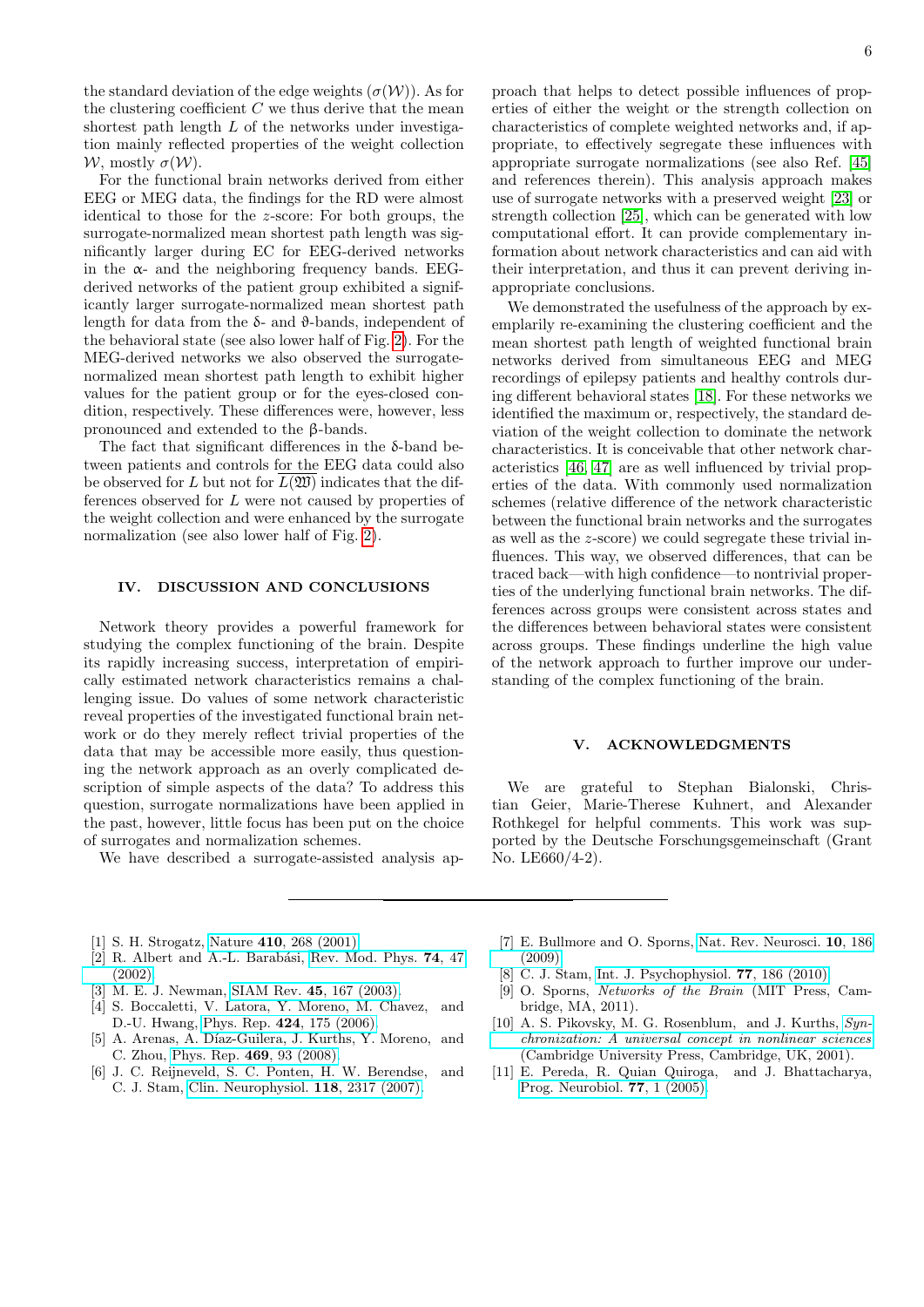

<span id="page-6-0"></span>FIG. 2. Group means and standard errors of exemplary characteristics of weighted functional brain networks derived from EEG data in different frequency bands (bb: broadband signals) for the eyes-closed (left column) and the eyes-open condition (right column). Upper half: the clustering coefficient  $K$  and its  $z$ -score (with respect to the weight-preserving surrogates). Lower half: the mean shortest path length L and its relative difference to the mean of L over the weight-preserving surrogates  $(\overline{L(\mathfrak{W})})$ . Stars indicate significant differences ( $p < 0.05$ ; no FDR control) between the patient and the control group.